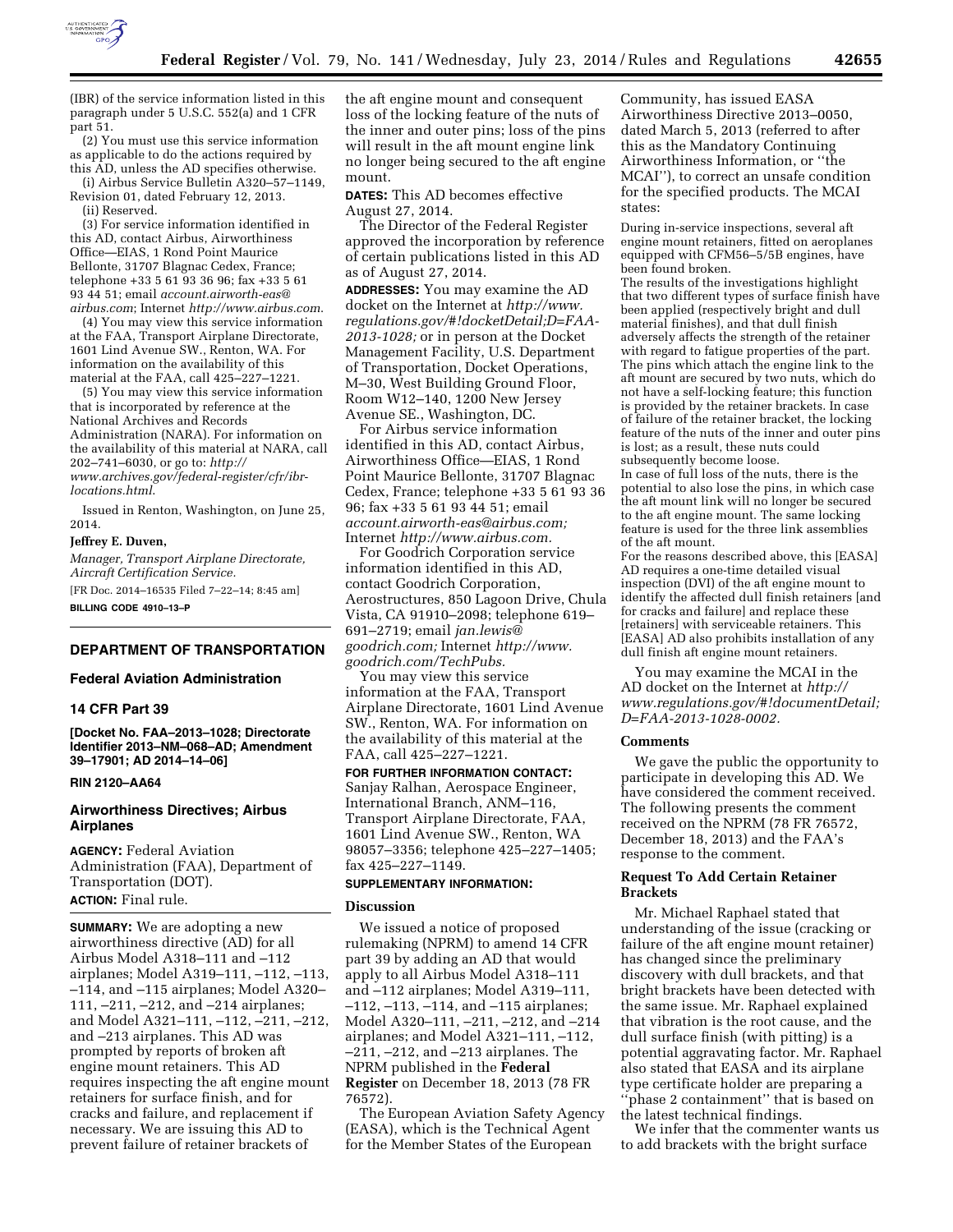finish to this AD. We acknowledge that potential concerns with the bright brackets have been identified and are being investigated. However, we disagree to delay this final rule, since we have determined that an unsafe condition exists and that expanding the applicability of this AD to include retainer brackets with a bright surface finish would require additional rulemaking. We find that delaying this action would be inappropriate in light of the identified unsafe condition. Once we complete a thorough risk assessment of brackets with a bright surface, we might consider additional rulemaking. We have not changed this final rule in this regard.

## **Changes to This Final Rule**

We have revised paragraphs (i)(2) and (j) of this final rule by removing the term ''serviceable.'' These changes are made to avoid ambiguity and misinterpretation of type of finish on the replacement retainer. We do not want operators to polish affected retainers as a method of compliance with this final rule.

## **''Contacting the Manufacturer'' Paragraph in This AD**

Since late 2006, we have included a standard paragraph titled ''Airworthy Product'' in all MCAI ADs in which the FAA develops an AD based on a foreign authority's AD.

The MCAI or referenced service information in an FAA AD often directs the owner/operator to contact the manufacturer for corrective actions, such as a repair. Briefly, the Airworthy Product paragraph allowed owners/ operators to use corrective actions provided by the manufacturer if those actions were FAA-approved. In addition, the paragraph stated that any actions approved by the State of Design Authority (or its delegated agent) are considered to be FAA-approved.

In the NPRM (78 FR 76572, December 18, 2013), we proposed to prevent the use of repairs that were not specifically developed to correct the unsafe condition, by requiring that the repair approval provided by the State of Design Authority or its delegated agent specifically refer to this FAA AD. This change was intended to clarify the method of compliance and to provide operators with better visibility of repairs that are specifically developed and approved to correct the unsafe condition. In addition, we proposed to change the phrase ''its delegated agent'' to include a design approval holder (DAH) with State of Design Authority design organization approval (DOA), as applicable, to refer to a DAH authorized

to approve required repairs for the proposed AD.

No comments were provided to the NPRM (78 FR 76572, December 18, 2013) about these proposed changes. However, a comment was provided for another NPRM, Directorate Identifier 2012–NM–101–AD (78 FR 78285, December 26, 2013), in which the commenter stated the following: ''The proposed wording, being specific to repairs, eliminates the interpretation that Airbus messages are acceptable for approving minor deviations (corrective actions) needed during accomplishment of an AD mandated Airbus service bulletin.''

This comment has made the FAA aware that some operators have misunderstood or misinterpreted the Airworthy Product paragraph to allow the owner/operator to use messages provided by the manufacturer as approval of deviations during the accomplishment of an AD-mandated action. The Airworthy Product paragraph does not approve messages or other information provided by the manufacturer for deviations to the requirements of the AD-mandated actions. The Airworthy Product paragraph only addresses the requirement to contact the manufacturer for corrective actions for the identified unsafe condition and does not cover deviations from other AD requirements. However, deviations to AD-required actions are addressed in 14 CFR 39.17, and anyone may request the approval for an alternative method of compliance to the AD-required actions using the procedures found in 14 CFR 39.19.

To address this misunderstanding and misinterpretation of the Airworthy Product paragraph, we have changed that paragraph and retitled it ''Contacting the Manufacturer.'' This paragraph now clarifies that for any requirement in this AD to obtain corrective actions from a manufacturer, the action must be accomplished using a method approved by the FAA, the European Aviation Safety Agency (EASA), or Airbus's EASA DOA.

The Contacting the Manufacturer paragraph also clarifies that, if approved by the DOA, the approval must include the DOA-authorized signature. The DOA signature indicates that the data and information contained in the document are EASA-approved, which is also FAAapproved. Messages and other information provided by the manufacturer that do not contain the DOA-authorized signature approval are not EASA-approved, unless EASA directly approves the manufacturer's message or other information.

This clarification does not remove flexibility previously afforded by the Airworthy Product paragraph. Consistent with long-standing FAA policy, such flexibility was never intended for required actions. This is also consistent with the recommendation of the Airworthiness Directive Implementation Aviation Rulemaking Committee to increase flexibility in complying with ADs by identifying those actions in manufacturers' service instructions that are ''Required for Compliance'' with ADs. We continue to work with manufacturers to implement this recommendation. But once we determine that an action is required, any deviation from the requirement must be approved as an alternative method of compliance.

Other commenters to the NPRM discussed previously, Directorate Identifier 2012–NM–101–AD (78 FR 78285, December 26, 2013), pointed out that in many cases the foreign manufacturer's service bulletin and the foreign authority's MCAI might have been issued some time before the FAA AD. Therefore, the DOA might have provided U.S. operators with an approved repair, developed with full awareness of the unsafe condition, before the FAA AD is issued. Under these circumstances, to comply with the FAA AD, the operator would be required to go back to the manufacturer's DOA and obtain a new approval document, adding time and expense to the compliance process with no safety benefit.

Based on these comments, we removed the requirement that the DAHprovided repair specifically refer to this AD. Before adopting such a requirement, the FAA will coordinate with affected DAHs and verify they are prepared to implement means to ensure that their repair approvals consider the unsafe condition addressed in this AD. Any such requirements will be adopted through the normal AD rulemaking process, including notice-and-comment procedures, when appropriate. We also have decided not to include a generic reference to either the ''delegated agent'' or ''DAH with State of Design Authority design organization approval,'' but instead we have provided the specific delegation approval granted by the State of Design Authority for the DAH in the Contacting the Manufacturer paragraph of this AD.

#### **Conclusion**

We reviewed the relevant data, considered the comment received, and determined that air safety and the public interest require adopting this AD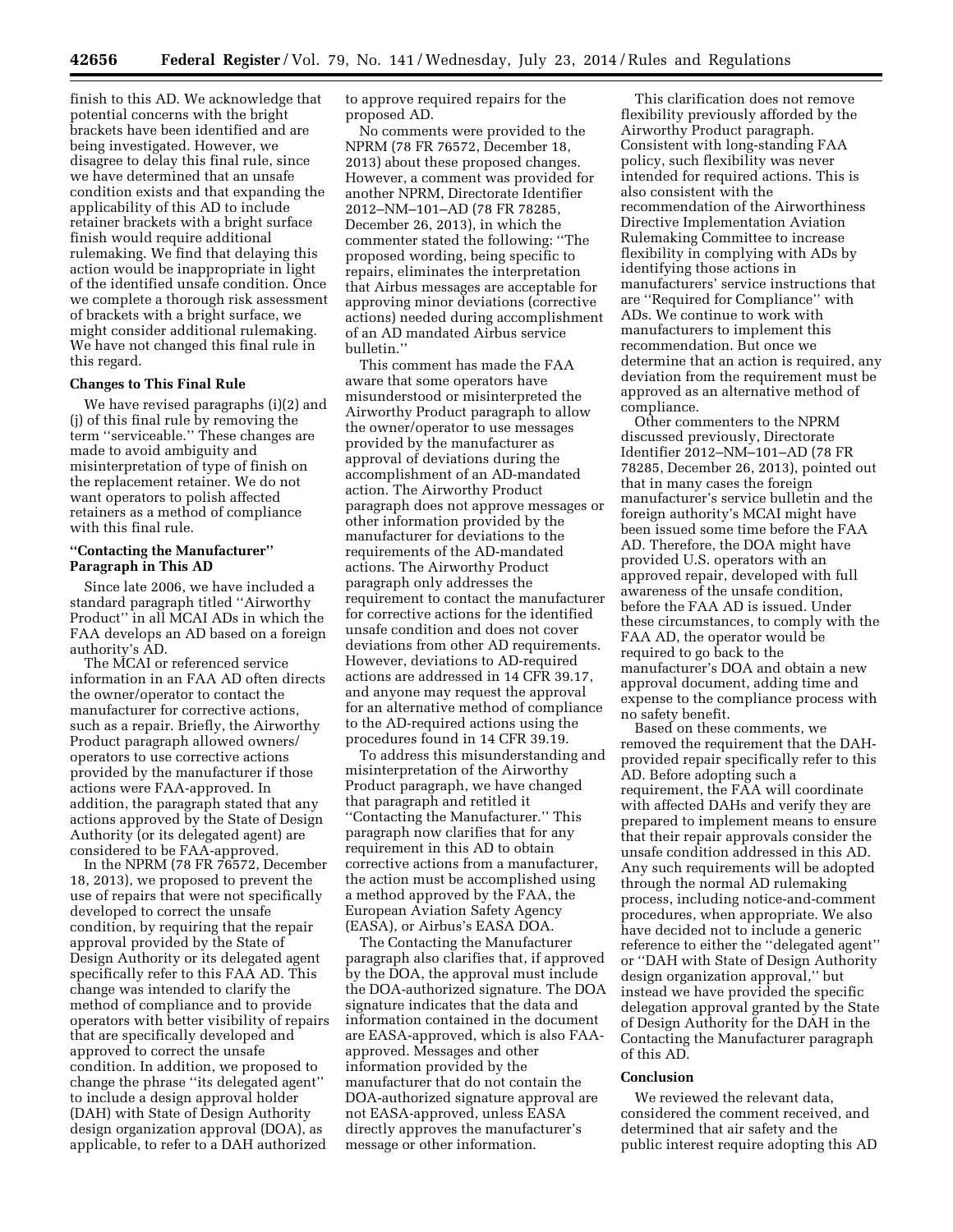with the changes described previously and minor editorial changes. We have determined that these minor changes:

• Are consistent with the intent that was proposed in the NPRM (78 FR 76572, December 18, 2013) for correcting the unsafe condition; and

• Do not add any additional burden upon the public than was already proposed in the NPRM (78 FR 76572, December 18, 2013).

#### **Costs of Compliance**

We estimate that this AD affects 851 airplanes of U.S. registry.

We also estimate that it will take about 3 work-hours per inspection cycle (for two engines) per product to comply with the basic requirements of this AD. The average labor rate is \$85 per workhour. Based on these figures, we estimate the cost of this AD on U.S. operators to be \$217,005 per inspection cycle (for two engines), or \$255 per inspection cycle per product (for two engines).

In addition, we estimate that any necessary follow-on actions will take about 1 work-hour and require parts costing \$10,000, for a cost of \$10,085 per engine. We have no way of determining the number of aircraft that might need these actions.

## **Authority for This Rulemaking**

Title 49 of the United States Code specifies the FAA's authority to issue rules on aviation safety. Subtitle I, section 106, describes the authority of the FAA Administrator.

''Subtitle VII: Aviation Programs,'' describes in more detail the scope of the Agency's authority.

We are issuing this rulemaking under the authority described in ''Subtitle VII, Part A, Subpart III, Section 44701: General requirements.'' Under that section, Congress charges the FAA with promoting safe flight of civil aircraft in air commerce by prescribing regulations for practices, methods, and procedures the Administrator finds necessary for safety in air commerce. This regulation is within the scope of that authority because it addresses an unsafe condition that is likely to exist or develop on products identified in this rulemaking action.

## **Regulatory Findings**

We determined that this AD will not have federalism implications under Executive Order 13132. This AD will not have a substantial direct effect on the States, on the relationship between the national government and the States, or on the distribution of power and responsibilities among the various levels of government.

For the reasons discussed above, I certify that this AD:

1. Is not a ''significant regulatory action'' under Executive Order 12866;

2. Is not a ''significant rule'' under the DOT Regulatory Policies and Procedures (44 FR 11034, February 26, 1979);

3. Will not affect intrastate aviation in Alaska; and

4. Will not have a significant economic impact, positive or negative, on a substantial number of small entities under the criteria of the Regulatory Flexibility Act.

## **Examining the AD Docket**

You may examine the AD docket on the Internet at *[http://www.regulations.](http://www.regulations.gov/#!docketDetail;D=FAA-2013-1028) [gov/#!docketDetail;D=FAA-2013-1028;](http://www.regulations.gov/#!docketDetail;D=FAA-2013-1028)*  or in person at the Docket Management Facility between 9 a.m. and 5 p.m., Monday through Friday, except Federal holidays. The AD docket contains this AD, the regulatory evaluation, any comments received, and other information. The street address for the Docket Operations office (telephone 800–647–5527) is in the **ADDRESSES** section.

#### **List of Subjects in 14 CFR Part 39**

Air transportation, Aircraft, Aviation safety, Incorporation by reference, Safety.

## **Adoption of the Amendment**

Accordingly, under the authority delegated to me by the Administrator, the FAA amends 14 CFR part 39 as follows:

# **PART 39—AIRWORTHINESS DIRECTIVES**

■ 1. The authority citation for part 39 continues to read as follows:

**Authority:** 49 U.S.C. 106(g), 40113, 44701.

## **§ 39.13 [Amended]**

■ 2. The FAA amends § 39.13 by adding the following new airworthiness directive (AD):

**2014–14–06 Airbus:** Amendment 39–17901. Docket No. FAA–2013–1028; Directorate Identifier 2013–NM–068–AD.

#### **(a) Effective Date**

This AD becomes effective August 27, 2014.

## **(b) Affected ADs**

None.

# **(c) Applicability**

This AD applies to the Airbus airplanes identified in paragraphs (c)(1) through (c)(4) of this AD, certificated in any category, all manufacturer serial numbers.

(1) Airbus Model A318–111 and –112 airplanes.

- (2) Airbus Model A319–111, –112, –113, –114, and –115 airplanes.
- (3) Airbus Model A320–111, –211, –212,
- and –214 airplanes. (4) Airbus Model A321–111, –112, –211,

–212, and –213 airplanes.

# **(d) Subject**

Air Transport Association (ATA) of America Code 71, Powerplant.

#### **(e) Reason**

This AD was prompted by reports of broken aft engine mount retainers. We are issuing this AD to prevent failure of retainer brackets of the aft engine mount and consequent loss of the locking feature of the nuts of the inner and outer pins. Loss of the pins will result in the aft mount engine link no longer being secured to the aft engine mount.

#### **(f) Compliance**

Comply with this AD within the compliance times specified, unless already done.

## **(g) Inspection**

Within 3 months after the effective date of this AD: Do a detailed inspection of the aft engine mount retainers for surface finish (dull or bright), and for cracks and failure, in accordance with Section 4.2.2, ''Inspection Requirements,'' of Airbus Alert Operators Transmission (AOT) A71N001–12, Rev. 2, dated February 27, 2013, except as specified in paragraph (h) of this AD.

# **(h) Exception to Paragraph (g) of This AD**

The actions required by paragraph (g) of this AD are not required to be done on airplanes with manufacturer serial numbers 4942 and higher, provided a review of maintenance records verifies that no aft engine mount retainers have been replaced since first flight of the airplane.

## **(i) Repetitive Inspection and Retainer Replacement for Dull Finish Retainers**

If, during the detailed inspection required by paragraph (g) of this AD, any installed dull finish aft engine mount retainer is found without cracks and not failed: Do the actions specified in paragraphs  $(i)(1)$  and  $(i)(2)$  of this AD.

(1) Within 25 flight cycles after doing the actions required by paragraph (g) of this AD: Repeat the detailed inspection specified in paragraph (g) of this AD.

(2) Within 50 flight cycles after doing the first detailed inspection specified in paragraph (g) of this AD: Replace all dull finish retainers with new retainers, in accordance with Section 4.2.3.1, ''Replacement Procedure,'' of Airbus AOT A71N001–12, Rev. 2, dated February 27, 2013.

#### **(j) Replacement of Cracked or Failed Retainers**

If, during any detailed inspection specified in paragraph (g) of this AD, any installed aft engine mount retainer is found cracked or failed: Before further flight, replace all affected aft engine mount retainers with new retainers, in accordance with Section 4.2.3, ''Replacement Procedure,'' of Airbus AOT